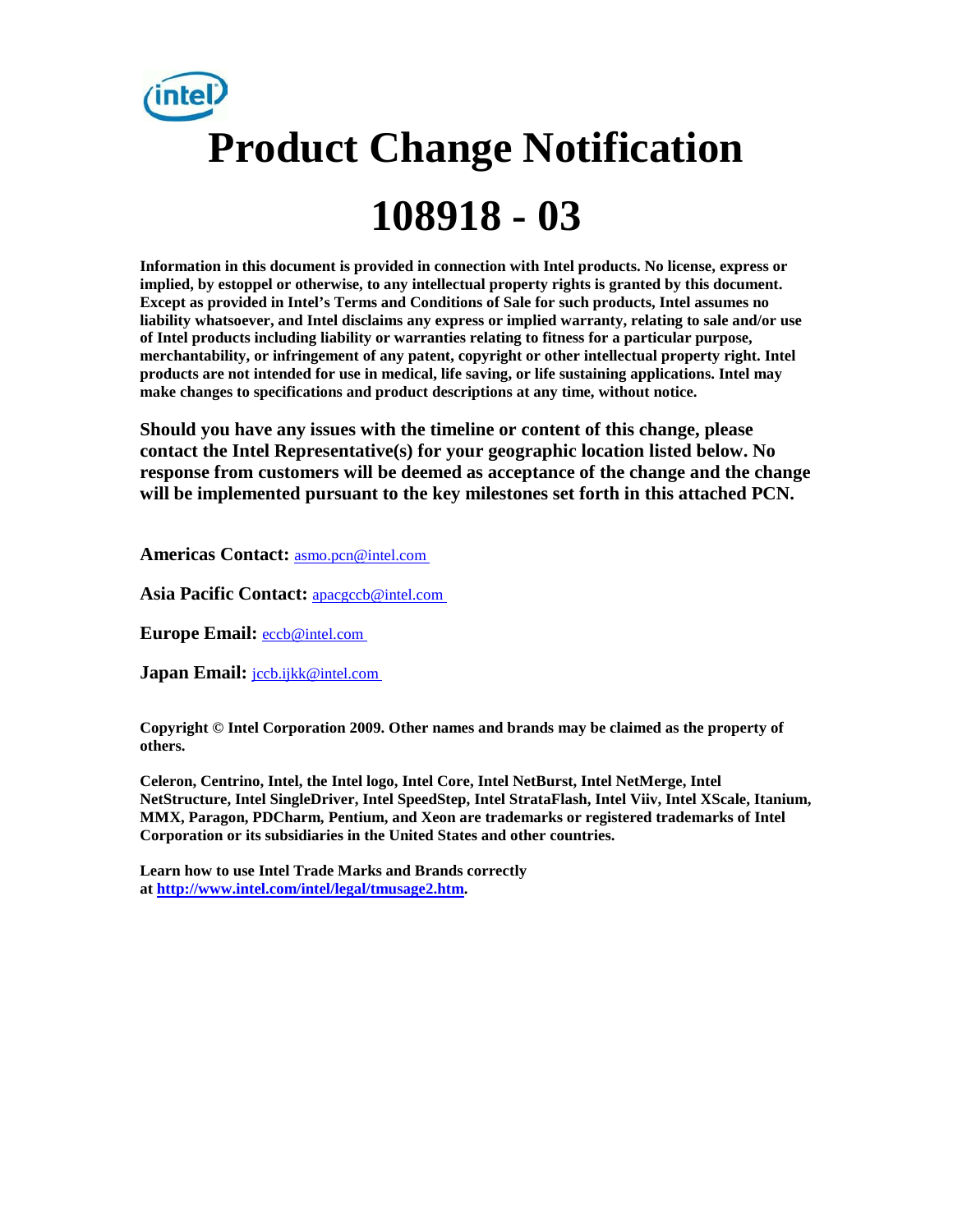# **Product Change Notification**

| <b>Change Notification #:</b> | $108918 - 03$                                                                                                                                                 |
|-------------------------------|---------------------------------------------------------------------------------------------------------------------------------------------------------------|
| <b>Change Title:</b>          | Intel(r) Server System S7000FC4UR, PCN<br>108918-03, Product Design, Update SAS Riser<br>to new version, Reason for Revision: Update<br><b>TA</b> information |
| <b>Date of Publication:</b>   | <b>October 19, 2009</b>                                                                                                                                       |

**Key Characteristics of the Change:** Product Design

**Forecasted Key Milestones:** 

**Date Customer Must be Ready to Receive Post-Conversion Material:** Nov 20, 2009

#### **Description of Change to the Customer:**

#### **Reason for Revision: Update TA information**

Add D56622-307 SAS Riser to the AFCSARISER Accessory Kit. The following changes were implemented on the D56622-307 SAS riser:

1. The controller of SAS riser is converted to C2 stepping due to C1 stepping controller is going end of life. 2. The SAS Riser firmware was updated to support C2 stepping controller, 1GB size cache DIMM and lithium-ion battery. 3. The J6A1 jumper was removed.

The new firmware package consists of: Integrated RAID (IR) Firmware Version = 1.29.00.00 Integrated RAID (IR) BIOS Version = 06.28.00.00 HWRAID Firmware Package = 11.0.1-0014 (1.40.52-0629)

The firmware update, including Release notes for each, will be available for download from Intel's support website http://www.intel.com/support/motherboards/server/s7000fc4ur/ prior to this change. Please see software release notes for a list of changes when available.